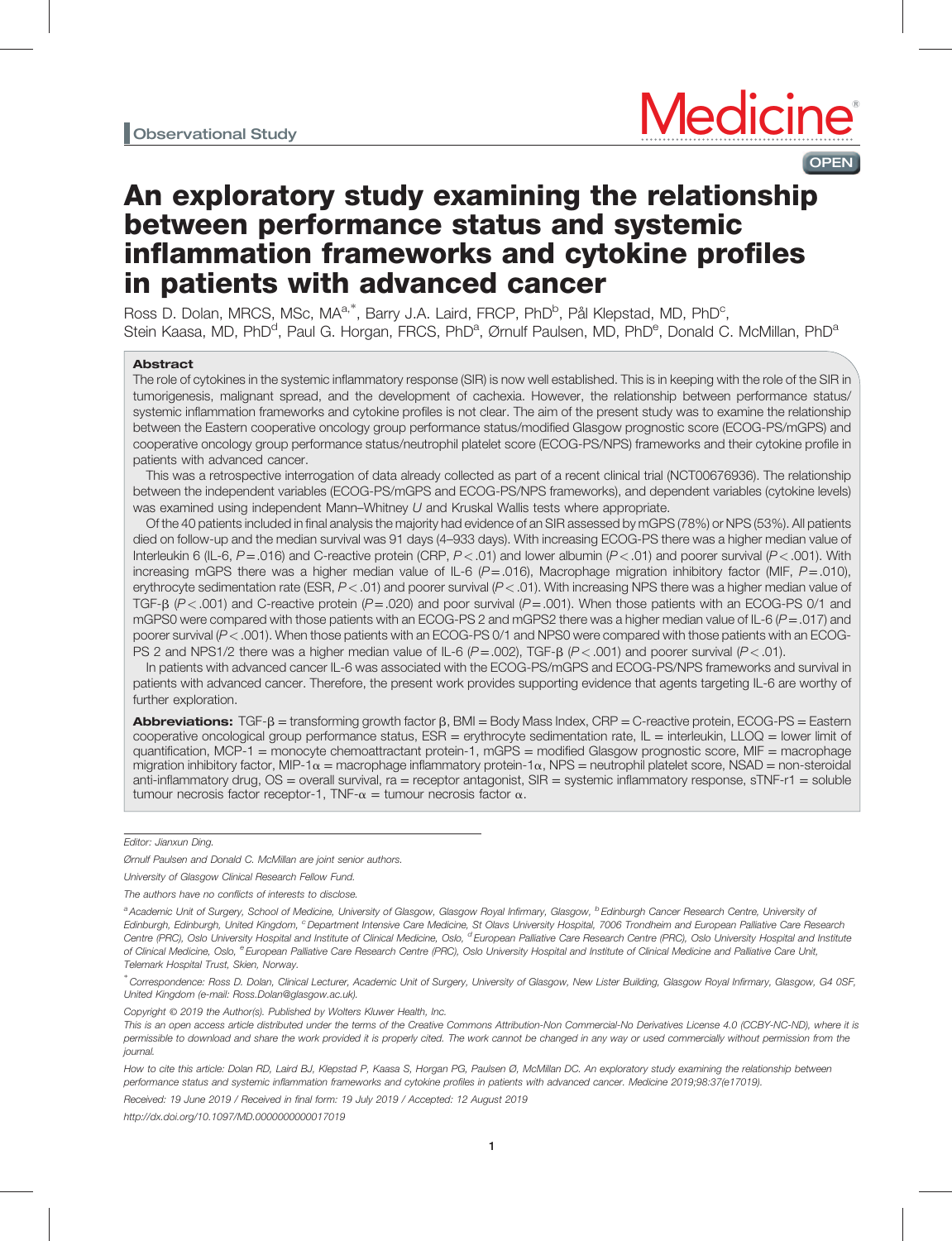Keywords: advanced inoperable cancer, cancer specific survival, Glasgow prognostic score, inflammatory cytokines, interleukin-6, overall survival, systemic inflammation

# 1. Introduction

Cancer is responsible for 7.6 million deaths per annum globally.<sup>[\[1\]](#page-5-0)</sup> Therefore, while a curative intent is the aim of any surgical or oncological treatment, many patients are likely to develop disseminated disease requiring systemic anti-cancer therapy with the aim of improving quality of life, increasing survival or both. In this setting, measures of Performance Status (PS), such as the Eastern cooperative oncology group (ECOG) criteria guide treatment as this has been consistently shown to predict survival.<sup>[\[2\]](#page-5-0)</sup>

Clinical biomarkers of the systemic inflammatory response (SIR) (C-reactive Protein [CRP], albumin, neutrophils, and platelets) have also become established as having prognostic accuracy both in operable and in advanced cancer.[3,4] For example, the modified Glasgow Prognostic Score (mGPS, combining CRP, and Albumin) and the neutrophil platelet score (NPS) have been extensively validated as having prognostic value.<sup>[3-6]</sup> Furthermore, the mGPS has been combined with ECOG performance status in patients with advanced cancer to reliably stratify quality of life and survival.<sup>[2,7,8]</sup> These observations consolidate the role of systemic inflammation as the "seventh hallmark of cancer" and the "tip of the iceberg" in terms of cancer biology and treatment.<sup>[9–11]</sup> Indeed, the activation of the systemic inflammatory response has been strongly implicated in the aggressiveness of the disease and development of cachexia.<sup>[11-13]</sup>

Beneath the "tip of the iceberg", cytokine activity plays an important part in the development of a systemic inflammatory response and symptoms of advanced disease.<sup>[\[14\]](#page-5-0)</sup> In patients with advanced cancer, pro-inflammatory cytokines become predominant leading to an up-regulation of interleukin (IL) -1, tumour necrosis factor  $\alpha$  (TNF- $\alpha$ ), IL-6, IL-8, IL-10, IL-18, transforming growth factor b (TGF-b) and macrophage migration inhibitory factor (MIF). However, these cytokines have not been routinely measured in patients with advanced cancer due to the lack of international standardisation of analysis and validation of prognostic value. In contrast, routine measures of the systemic inflammatory response, such as the acute phase proteins CRP and albumin, are well standardised internationally and, combined in the modified Glasgow prognostic score (mGPS), have validated prognostic value.<sup>[3,4]</sup> Alternatively, neutrophil counts have been combined with various other white cell counts, such as lymphocytes and platelets to improve the prediction of survival.<sup>[3,4,15]</sup>

To date, the relationship of between cytokines to the ECOG-PS/mGPS and ECOG-PS/NPS frameworks has not been delineated. Understanding which cytokines are related to performance status and systemic inflammation frameworks and survival may inform potential treatment in patients with advanced cancer. It is against this backdrop that we present this retrospective interrogation of the results of a recent "Corticosteroids for Cancer Pain" trial  $[4,5]$ . This trial examined the relationship between inflammatory biomarkers and symptoms as well as the effectiveness of steroidal treatment in improving symptoms in patients with advanced cancer [\[4\]](#page-5-0). The present study specifically focuses on the relationship between ECOG-PS/mGPS framework and cytokine profiles in patients with advanced cancer.

Therefore, the primary aim of this exploratory study was to examine the relationship between ECOG-PS/mGPS and ECOG-PS/NPS frameworks, cytokine profiles and survival in patients with advanced cancer.

# 2. Patients and methods

This was a retrospective analysis of data already collected as part of a randomised double-blind placebo control trial examining the analgesic effects of corticosteroids in patients with advanced cancer taking opioids.<sup>[11,16]</sup> The date of inclusion corresponds to the date of diagnosis with advanced disease. Eligible patients met the following criteria: >18 years of age, a diagnosis of advanced cancer where curative treatment was not possible, taking opioids for moderate or severe cancer pain; pain level of 4 (on a  $0 \pm 10$ Numerical Rating Scale (NRS)) at inclusion; expected survival >4 weeks. Exclusion criteria included diabetes mellitus, peptic ulcer disease, and concurrent use of non-steroidal anti-inflammatory drugs (NSAIDs).<sup>[11,16]</sup> As part of this trial the following inflammatory biomarkers were collected at trial baseline: CRP, albumin, neutrophils, platelets, erythrocyte sedimentation rate (ESR), IL-1b, IL-1ra, TNF-a, IL-2, IL-4, IL-6, IL-8, IL-10, IL-12 (p70), IL-18, interferon- $\gamma$ , TGF- $\beta$ 1, MIF, macrophage inflammatory protein-1 $\alpha$  (MIP-1 $\alpha$ ), monocyte chemoattractant protein-1 (MCP-1) and soluble tumour necrosis factor receptor-1 (sTNF-r1). sTNF-r1 was measured as it reflects TNF- $\alpha$ -activity, since  $TNF-\alpha$  is among the most unstable cytokines. The analytical methods are published previously.<sup>[11,16]</sup> The cytokines were chosen on the basis of previous research on cancer related inflammation.<sup>[17–19]</sup> The sera underwent one freeze dry cycle.

Overall survival (OS) was measured until the date of death from any cause. Ethical approval for the original study was given by the Regional Committee for Medical Research Ethics Central Norway (4.2007.846) and the Norwegian Directorate of Health, and this included further analysis of biobanked data; Clinical trial information NCT00676936, EudraCT No 2007–005617-19. Procedures were conducted in accordance with the Declaration of Helsinki, as revised in 1983.

#### 2.1. Statistical analysis

Data was presented as medians, ranges, frequencies, and percentages. The mGPS and the neutrophil platelet score (NPS) were calculated according to methods previously described.<sup>[6,20]</sup> In the present study no formal power calculation was carried out since, to our knowledge, the relationship between ECOG-PS/ systemic inflammation frameworks and cytokine profiles have not been previously examined. The relationship between the independent variables (ECOG-PS/mGPS and ECOG-PS/NPS frameworks), and dependent variables (cytokine levels) was examined using Independent Mann–Whitney U and Kruskal Wallis tests where appropriate. The IL-1ra and IL-6 concentrations below the Lower limit of quantification (LLOQ) are given as  $\leq$ 21.7 ng/L and  $\leq$ 2.33 ng/L, respectively. IL-1ra and IL-6 were analysed as continuous and dichotomized variables (IL-1ra:  $\langle 170 \text{ ng/L}^{[21]}$  $\langle 170 \text{ ng/L}^{[21]}$  $\langle 170 \text{ ng/L}^{[21]}$  and IL-6:  $\langle 10 \text{ ng/L}^{[22]} \rangle$  $\langle 10 \text{ ng/L}^{[22]} \rangle$  $\langle 10 \text{ ng/L}^{[22]} \rangle$  using the commonest thresholds reported in the literature. Correlation between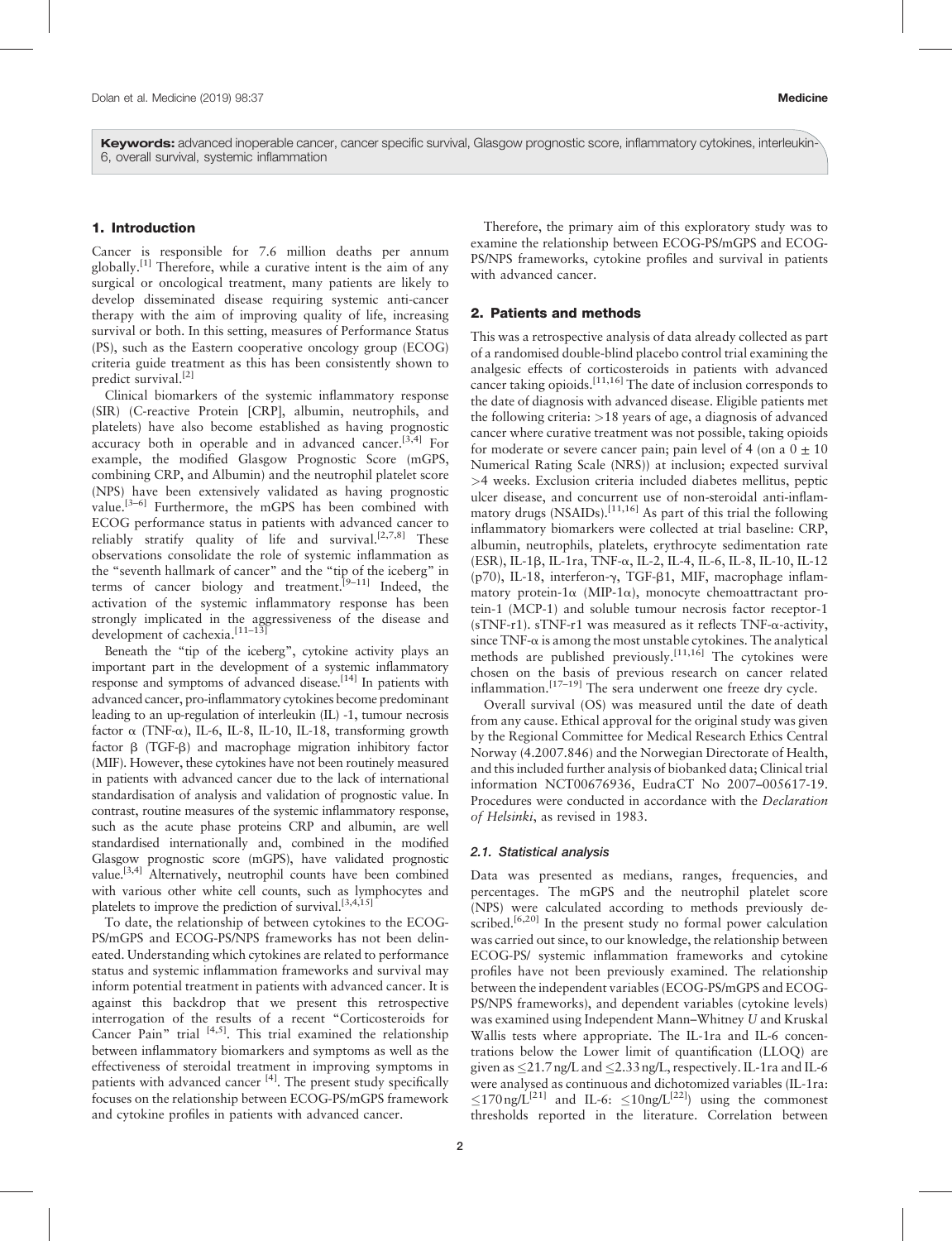different cytokines and markers of the systemic inflammatory response was assessed using Spearman's rho testing. Given the explorative nature of this study, a significance level of  $P < .05$  was considered significant. The time between the date of inclusion and the date of death of any cause was used to define overall survival (OS). Survival data were analysed using univariate Cox regression analysis. All statistical analysis was performed using SPSS version 22.0 (IBM Corp, Armonk, NY).

# 3. Results

The clinicopathological characteristics of patients are shown in Table 1. Of the 49 patients previously reported,  $[11]$  9 patients had incomplete data and therefore 40 patients were included in the present analysis. The majority of patients were less than 65 years of age (58%), normal or underweight (73%), had good ECOG-PS (53%) and were not being treated with ongoing oncological treatment (73%). The majority of primary cancers were GI or Lung in origin. Metastatic disease was present in 98% of patients with the most common sites being the liver and bone. The majority of patients had evidence of a systemic inflammatory response whether assessed by the mGPS (78%) or NPS (53%). All patients died on follow-up and the median survival was 91 days (4–933 days).

The relationship between cytokine profiles and ECOG-PS, mGPS and NPS are shown in [Table 2a](#page-3-0), b, and c, respectively. With increasing ECOG-PS ([Table 2](#page-3-0)a, poorer performance status) there was a higher median value of IL-6 ( $P < .05$ ), ESR ( $P = .01$ ), CRP ( $P < .01$ ), albumin ( $P < .01$ ), neutrophil count ( $P < .05$ ) and poorer survival  $(P < .001)$ . With increasing mGPS ([Table 2b](#page-3-0), increasing systemic inflammation) there was a higher median value of IL-6 ( $P < .05$ ), MIF ( $P = .01$ ), ESR ( $P < .01$ ) and poorer survival  $(P < .01)$ . With increasing NPS 2 [\(Table 2](#page-3-0)c, increasing systemic inflammation) there was a higher median value of TGF- $\beta$  ( $P < .001$ ) and ESR ( $P < .05$ ).

The relationship between ECOG-PS and mGPS framework and the cytokine profile is shown in [Table 3.](#page-4-0) When those patients with an ECOG-PS 0/1 and mGPS0 were compared with those patients with an ECOG-PS 2 and mGPS2 there was a higher median value of IL-6 ( $P = .017$ ) and poorer survival ( $P < .001$ ). The relationship between ECOG-PS and NPS framework and the cytokine profile is shown in [Table 4.](#page-4-0) When those patients with an ECOG-PS 0/1 and NPS0 were compared with those patients with an ECOG-PS 2 and NPS1/2 there was a higher median value of IL-6  $(P=.002)$  and TGF- $\beta$   $(P<.001)$  and poorer survival  $(P < .01)$ . The majority of IL-1ra and IL-6 and concentrations were below the limit of detection. There was an increase in IL-6 concentrations between ECOG-PS 0/1 (2.33 ng/L) and ECOG\_PS 2 (20.4 ng/L). In addition, there was an increase in median IL-6 concentrations between mGPS 0 (2.33 ng/L) and mGPS 2 (21.1 ng/L). There was also a more progressive increase in IL-6 concentrations between NPS 1 (2.33 ng/L), NPS 2 (16.6 ng/L) and NPS 3 (33.6 ng/L).

There was no significant association between either cancer type or treatment and IL-6 concentrations  $(P=.939)$  and  $P=.171$ , respectively).

# 4. Discussion

The results of the present study show, for the first time, that only IL-6 was consistently associated with ECOG-PS/mGPS and ECOG-PS/NPS frameworks in patients with advanced cancer.

## Table 1

| Clinicopathological characteristics of patients within the "Corti- |  |  |
|--------------------------------------------------------------------|--|--|
| costeroids and Cancer Pain" trial analysed as part of this study.  |  |  |

| Variables                                                                                      | $n = 40$ (%)  |
|------------------------------------------------------------------------------------------------|---------------|
| Age (years)                                                                                    |               |
| $<$ 65                                                                                         | 23 (57.5)     |
| $\geq 65$                                                                                      | 17 (42.5)     |
| Sex                                                                                            |               |
| Female                                                                                         | 18 (45.9)     |
| Male                                                                                           | 22 (55.0)     |
| $BM*$                                                                                          |               |
| $\leq$ 25                                                                                      | 29 (76.4)     |
| >25                                                                                            | 9(23.6)       |
| ECOG-PS                                                                                        |               |
| 0/1                                                                                            | 21 (52.5)     |
| 2/3                                                                                            | 19 (47.5)     |
| mGPS                                                                                           |               |
| 0: CRP $\leqslant$ 10 mg/L and albumin $\geqslant$ 35 g/l                                      | 9(22.5)       |
| 1: $CRP > 10$ mg/L                                                                             | 13 (32.5)     |
| 2: $CRP > 10$ mg/L and albumin<br>$<$ 35 g/L                                                   | 18 (45.0)     |
| <b>NPS</b>                                                                                     |               |
| 0: Neutrophils $< 7.5 \times 10^9$ /L and Platelets $<$ 400 $\times 10^9$ /L                   | 19 (47.5)     |
| 1: Neutrophils >7.5 $\times$ 10 <sup>9</sup> /L or Platelets >400 $\times$ 10 <sup>9</sup> /L  | 14 (35.0)     |
| 2: Neutrophils >7.5 $\times$ 10 <sup>9</sup> /L and Platelets >400 $\times$ 10 <sup>9</sup> /L | 7(17.5)       |
| Cancer type                                                                                    |               |
| <b>Breast</b>                                                                                  | 2(5.0)        |
| Prostate                                                                                       | 5(12.5)       |
| GI                                                                                             | 9(22.5)       |
| Lung                                                                                           | 9(22.5)       |
| Gynaecological                                                                                 | 8(20.0)       |
| Other                                                                                          | 9(22.5)       |
| Metastasis site                                                                                |               |
| Liver                                                                                          | 14 (35.0)     |
| <b>CNS</b>                                                                                     | 2(5.0)        |
| Bone                                                                                           | 14 (35.0)     |
| Lung                                                                                           | 6(15.0)       |
| Other                                                                                          | 26 (65.0)     |
| No mets                                                                                        | 1(2.5)        |
| Ongoing oncological treatment                                                                  |               |
| Yes                                                                                            | 11 (27.5)     |
| No                                                                                             | 29 (72.5)     |
| Treatment randomisation                                                                        |               |
| Steroid (methylprednisolone 16 mg BD)                                                          | 20 (50.0)     |
| Placebo                                                                                        | 20 (50.0)     |
| Overall treatment during study                                                                 |               |
| Steroids of any type                                                                           | 31 (77.5)     |
| Placebo                                                                                        | 9(22.5)       |
| Survival                                                                                       |               |
| Alive                                                                                          | 0(0)          |
| Dead                                                                                           | 40 (100.0)    |
| Survival (days)                                                                                |               |
| Median (range)                                                                                 | $91(4 - 933)$ |

BMI=Body Mass Index, ECOG-PS=European cooperative oncology group performance status, mGPS=modified Glasgow prognostic score, NPS=neutrophil platelet ratio.

2 missing.

These prognostic stratification frameworks identify IL-6 as a key pro-inflammatory cytokine in the functional decline and elaboration of the SIR, important determinants of survival in patients with cancer and therefore a potential therapeutic target.

Although the present study was carried out in a relatively small number of patients it does provide pilot data within the context of an established framework (ECOG-PS/mGPS) that is known to effectively stratify quality of life and survival in patients with advanced cancer. For example, the mGPS enables reliable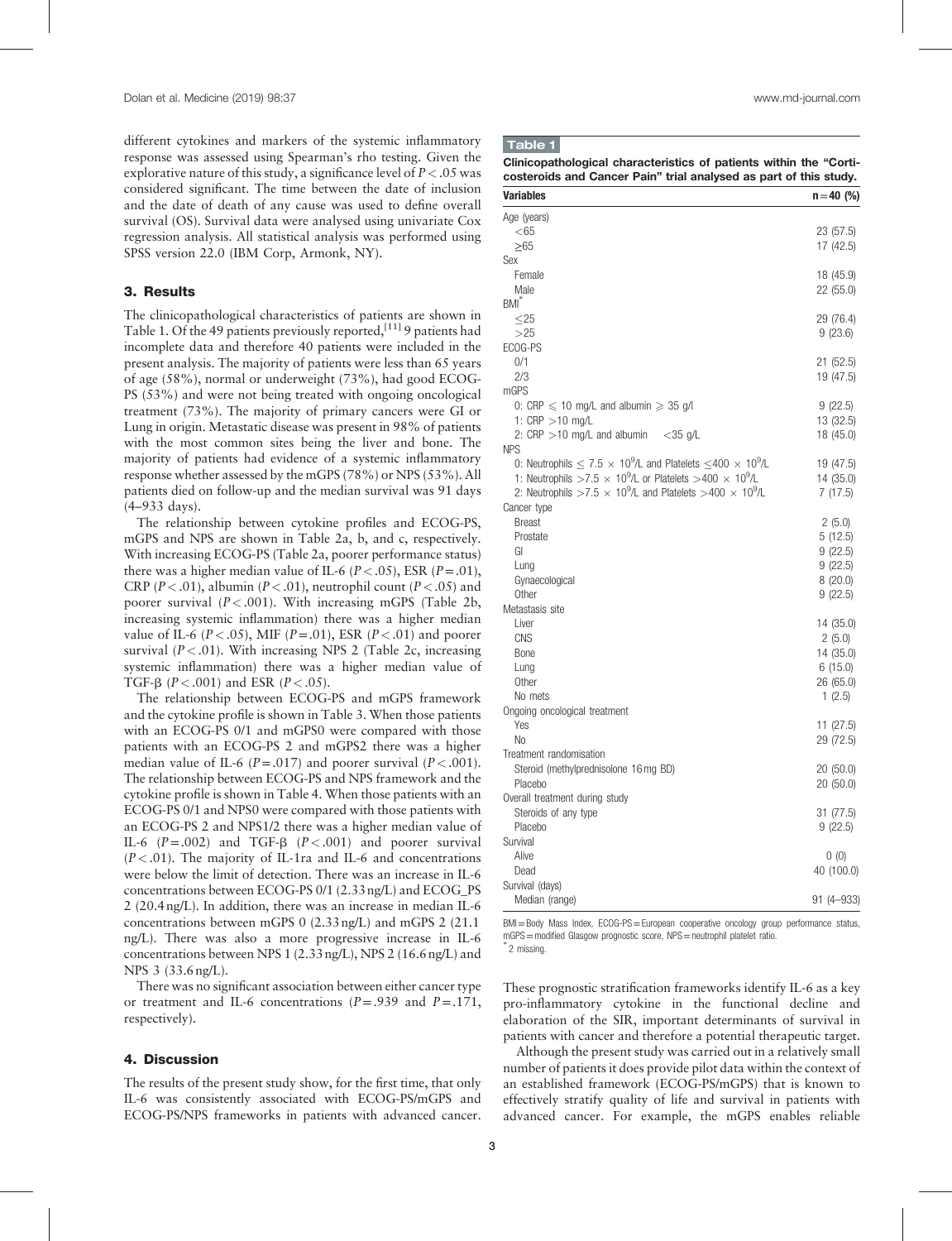# <span id="page-3-0"></span>Table 2

| Table 2a         |                                   |                        | <b>ECOG-PS Median (range)</b> |                      |         |
|------------------|-----------------------------------|------------------------|-------------------------------|----------------------|---------|
| <b>Cytokines</b> | Normal reference range            |                        | $0/1 n = 21$                  | $\geq$ 2 n = 19      | P value |
| IL-1 ra          | $<$ 21.7 ng/L                     | 21.7 (21.7-1641)       |                               | 21.7 (21.7-4360)     | .357    |
| $IL-6$           | $<$ 2.33 ng/L<br>2.33 (2.33-58.7) |                        |                               | 20.4 (2.33-97.3)     | .016    |
| $IL-18$          | $<$ 1.1 ng/L                      | 99.5 (50.1-257)        |                               | 107 (26.5-4588)      | .466    |
| MCP-1            | $<$ 1.5 ng/L                      | 61.4 (30.4-188)        |                               | 81.0 (19.6-1235)     | .654    |
| MIF              | $<$ 4.8 ng/L                      | 142 (45.1-722)         |                               | 135 (40.9-745)       | .520    |
| sTNF-r1          | $<$ 27.1 ng/L                     | 10665 (813-24174)      |                               | 12058 (3266-25934)   | .143    |
| $TGF-B$          | $<$ 1.2 ng/L                      |                        | 45124 (21856-66224)           | 50784 (26249-103280) | .330    |
| ESR              | M: 0-22 mm/h F: 0.29 mm/h         | $37(3 - 136)$          |                               | 67 (18-109)          | .030    |
| CRP              | $<$ 3 mg/dl                       | 20 (0.5-138)           |                               | 64 (33-305)          | .002    |
| Albumin          | 35-50 g/L                         | $39(28 - 48)$          |                               | $31(17-44)$          | .001    |
| Neutrophil       | $2 - 7.5 \times 10^9$ /L          | $3.7(1.2 - 11)$        |                               | $6.4(1 - 17.3)$      | .040    |
| Platelet         | $150 - 400 \times 10^9$ /L        | 316 (80-592)           |                               | 422 (115-689)        | .209    |
| Survival (days)  |                                   | 200 (28-933)           |                               | $50(4 - 189)$        | < .001  |
| Table 2b         |                                   | mGPS median (range)    |                               |                      |         |
| <b>Cytokines</b> | Normal reference ranges           | $0 n=9$                | 1 $n = 13$                    | $2 n = 18$           | P value |
| $IL-1$ ra        | $<$ 21.7 ng/L                     | 21.7 (21.7-179)        | 21.7 (21.7-1641)              | 21.7 (21.7-4360)     | .633    |
| $IL-6$           | $<$ 2.33 ng/L                     | 2.33 (2.33-39.9)       | $2.33$ $(2.33 - 58.7)$        | 21.1 (2.33-118)      | .016    |
| $IL-18$          | $<$ 1.1 ng/L                      | 84.6 (57.5-257)        | 107 (52.4-226)                | 103 (26.5-4588)      | .523    |
| MCP-1            | $<$ 1.5 ng/L                      | 63.1 (43.7-164)        | 90.0 (30.4-188)               | 61.2 (19.6-1235)     | .254    |
| MIF              | $<$ 4.8 ng/L                      | 85.4 (45.1-186)        | 329 (79.5-745)                | 127 (40.9-1348)      | .010    |
| $TGF - \beta$    | $<$ 27.1 ng/L                     | 43279 (27144-57458)    | 47923 (21856-66224)           | 48293 (23402-103280) | .430    |
| sTNF-r1          | $<$ 1.2 ng/L                      | 8459 (813-15257)       | 11734 (3723-24174)            | 10953 (3266-33794)   | .359    |
| <b>ESR</b>       | M: 0-22 mm/h F: 0.29 mm/h         | $16(3-87)$             | $40(11 - 95)$                 | 72 (18-136)          | .002    |
| Neutrophil       | $2 - 7.5 \times 10^9$ /L          | $3.5(1.2 - 9.5)$       | $5.7(2.2 - 11)$               | $6.45(1 - 17.4)$     | .060    |
| Platelet         | $150 - 400 \times 10^9$ /L        | 316 (156-353)          | 400 (80-592)                  | 406 (72-728)         | .516    |
| Survival (days)  |                                   | 511 (21-933)           | 117 (28-406)                  | $51(4 - 474)$        | .003    |
| Table 2c         |                                   | NPS median (range)     |                               |                      |         |
| <b>Cytokines</b> | Normal reference ranges           | 0 $n = 19$             | 1 $n = 14$                    | $2 n = 7$            | P value |
| $IL-1$ ra        | $<$ 21.7 ng/L                     | 21.7 (21.7-1640)       | 21.7 (21.7-519)               | 21.7 (21.7-4360)     | .483    |
| IL-6             | $<$ 2.33 ng/L                     | $2.33$ $(2.33 - 58.7)$ | 16.6 (2.33-105)               | 33.6 (2.33-118)      | .052    |
| $IL-18$          | $<$ 1.1 ng/L                      | 95.0 (52.4-257)        | 107 (26.5-191)                | 153 (74.2-4588)      | .247    |
| MCP-1            | $<$ 1.5 ng/L                      | 59.3 (19.6-164)        | 70.1 (36.5-188)               | 81 (36.4-1235)       | .863    |
| MIF              | $<$ 4.8 ng/L                      | 126 (40.9-722)         | 126 (73.6-745)                | 338 (128-1348)       | .088    |
| $TGF - \beta$    | $<$ 27.1 ng/L                     | 37694 (21856-50694)    | 51113 (23402-103280)          | 61194 (40449-66224)  | < .001  |
| sTNF-r1          | $<$ 1.2 ng/L                      | 9267 (813-25934)       | 11286 (3723-33794)            | 15257 (8459-22060)   | .170    |
| <b>ESR</b>       | M: 0-22 mm/h F: 0.29mm/h          | $37(3 - 102)$          | 53.5 (6-136)                  | 72 (15-109)          | .161    |
| CRP              | $<$ 3 mg/dl                       | $33(0.5 - 138)$        | 47 (3.8-167)                  | 138 (1.9-305)        | .020    |
| Albumin          | 35-50 g/L                         | $36(25 - 45)$          | $33(24 - 48)$                 | $31(14 - 40)$        | .173    |
| Survival (days)  |                                   | 132 (14-933)           | 77 (38-406)                   | $37(4 - 474)$        | .154    |

CRP = C-reactive protein, ESR = erythrocyte sedimentation rate, ESR = erythrocyte sedimentation rate, IL = interleukin, MCP-1 = monocyte chemoattractant protein-1, mGPS = modified Glasgow prognostic score, MIF=macrophage migration inhibitory factor, MIP-1 $\alpha$  = macrophage inflammatory protein-1 $\alpha$ , NPS = neutrophil platelet score, NSAD = non-steroidal anti-inflammatory drug, ra = receptor antagonist, sTNF-r1 = soluble tumour necrosis factor receptor-1, TGF- $\beta$  = transforming growth factor  $\beta$ , TNF- $\alpha$  = tumour necrosis factor  $\alpha$ .

comparison between studies of different tumour types and stages of disease. Indeed, Kantola, and colleagues in primary operable CRC  $(n=148)$  reported that the mGPS was significantly associated with IL1-ra and IL-6 thus confirming the validity of the present results.<sup>[23,24]</sup>

The present results are consistent with a recent systematic review by Saligan and co-workers including 6266 patients that showed serum IL-6 levels were consistently associated with increased fatigue and poorer performance.<sup>[25]</sup> In addition, Lippitz and coworkers, including 11,583 patients reported that serum IL-6 levels were consistently associated with survival in 23 types of cancer.<sup>[22]</sup> The average IL-6 threshold was approximately 10 ng/l and this is above the top of the recognised reference range (in the present analysis  $\langle 2.33 \text{ ng/l} \rangle$ . In the present study when this threshold was applied IL-6 was significantly associated with ECOG-PS, mGPS, and survival. Therefore, the results of the present study are consistent with the literature and define IL-6 as a tumour type independent factor for the progressive functional decline (ECOG-PS), elaboration of the systemic inflammatory response (mGPS) and poorer survival in patients with advanced cancer.

It has long been recognised that interleukin-6 was associated with pain,<sup>[\[26\]](#page-5-0)</sup> weight loss,<sup>[27]</sup> and inflammatory responses in patients with cancer.<sup>[28,29]</sup> However, it is only in recent years that the systemic inflammatory response, in particular as measured by the mGPS, has become central to the symptoms associated with advanced cancer<sup>[2,13]</sup> and there has been a repertoire of agents targeting IL-6, directly or indirectly, to clinically test these associations in a robust manner.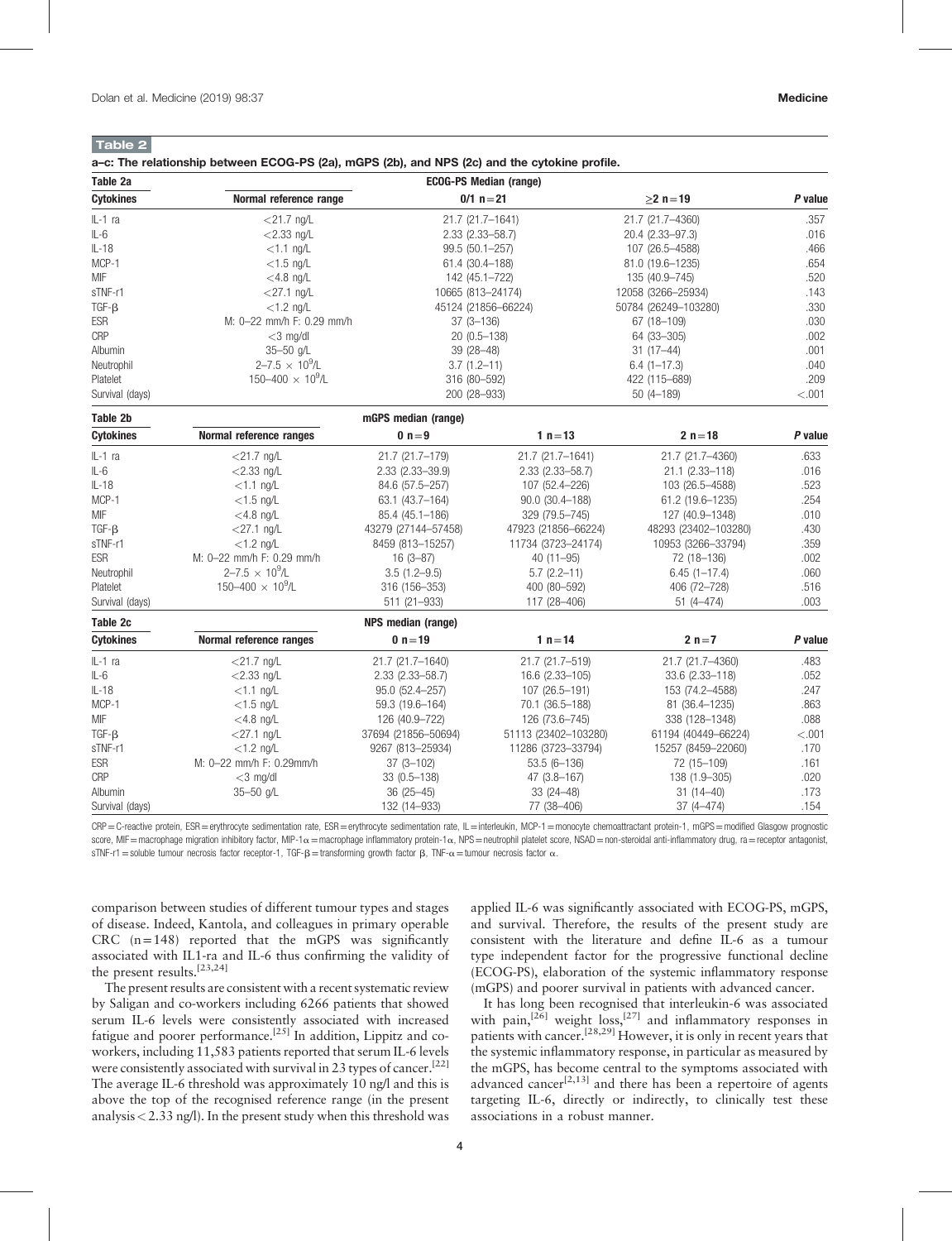<span id="page-4-0"></span>Table 3

| $\blacksquare$                                                                                                  |               |                                                   |                                                  |         |
|-----------------------------------------------------------------------------------------------------------------|---------------|---------------------------------------------------|--------------------------------------------------|---------|
| The relationship between combined ECOG-PS 0/1 and mGPS 0 and combined ECOG-PS 2 and mGPS 2 and cytokine levels. |               |                                                   |                                                  |         |
| $n = 19$                                                                                                        | <b>LLOO:</b>  | ECOG-PS 0/1 and mGPS 0 ( $n = 7$ ) Median (range) | ECOG-PS 2 and mGPS 2 ( $n = 12$ ) Median (range) | P value |
| $IL-1$ ra                                                                                                       | $<$ 21.7 ng/L | 21.7 (21.7–179)                                   | 21.7 (21.7-4360)                                 | .711    |
| IL-6                                                                                                            | $<$ 2.33 ng/L | $2.33(2.33 - 2.33)$                               | $15.9(2.33 - 97.3)$                              | .017    |
| $IL-18$                                                                                                         | $<$ 1.1 ng/L  | 84.6 (57.5-257)                                   | 100 (26.5-4588)                                  | .711    |
| MCP-1                                                                                                           | $<$ 1.5 ng/L  | 59.3 (43.7-164)                                   | $67.6(19.6-1235)$                                | .902    |
| MIF                                                                                                             | $<$ 4.8 ng/L  | 85.4 (45.1-186)                                   | 107 (40.9-635)                                   | .432    |
| sTNF-r1                                                                                                         | $<$ 27.1 ng/L | 7618 (813-14901)                                  | 11064 (3266-25934)                               | .167    |
| TGF-B                                                                                                           | $<$ 1.2 ng/L  | 37226 (27144-49734)                               | 48293 (26249-103280)                             | .068    |
| Survival (days)                                                                                                 |               | 638 (92-933)                                      | 60 (14 - 189)                                    | $-.001$ |

ECOG-PS = European cooperative oncology group performance status, IL = interleukin, MCP-1 = monocyte chemoattractant protein-1, mGPS = modified Glasgow prognostic score, MIF = macrophage migration inhibitory factor, MIP-1 $\alpha$  = macrophage inflammatory protein-1 $\alpha$ , ra = receptor antagonist, sTNF-r1 = soluble tumour necrosis factor receptor-1, TGF-B = transforming growth factor  $\beta$ , TNF- $\alpha$  = tumour necrosis factor a.

Therapeutic strategies have been suggested to target IL-6 directly, upstream or downstream. Currently inhibitors that target IL-6 directly, IL-6R or selectively block IL-6 transsignalling are in clinical trial development and may be useful in managing immune mediated adverse events associated with PD-1 inhibitors.[23] Furthermore, Clazakizumab, which targets IL-6, has also been examined in phase II trials and showed attenuation of muscle loss and improvements in anaemia.<sup>[\[30\]](#page-5-0)</sup>

In terms of upstream signalling IL-1 plays a significant role.<sup>[\[31\]](#page-5-0)</sup> Both IL-1 $\alpha$  and IL-1 $\beta$  have pro-inflammatory properties through the IL-1R1 receptor. IL-1 $\alpha$  shows a strong association with monocytes and lymphocytes while IL-1 $\beta$  shows as similar monocytes and lymphocytes while IL-1 $\beta$  shows as similar association with neutrophils.<sup>[\[32\]](#page-5-0)</sup> These results are consistent with the recent report that targeting IL-1 $\alpha$  was associated with beneficial effects on muscle mass and quality of life.[\[33\]](#page-5-0) In the present study it was of interest that of the cytokines measured only IL-1ra was significantly associated with IL-6 (rs 0.537,  $P < .001$ ), CRP (rs 0.320,  $P < .05$ ) and neutrophil count (rs 0.353,  $P < .05$ ) (results not tabulated). There are also a number of approaches to down regulate IL-1 signalling that look promising in patients with advanced cancer and worthy of clinical investigation.[\[34\]](#page-5-0)

In terms of downstream signalling IL-6 activates the JAK/ STAT3 pathway.[\[35\]](#page-6-0) Ruxolitinib is a potent JAK1/JAK2 inhibitor which is effective in treating patients with myelofibrosis, myeloproliferative neoplasm associated with cachexia, weight loss, elevated proinflammatory cytokines, and dysregulated JAK/STAT signalling.<sup>[\[36\]](#page-6-0)</sup> Ruxolitinib acts by reducing the proinflammatory cytokine levels which leads to improved myelofibrosis-related symptoms, weight gain, and improved overall survival (OS).<sup>[\[36\]](#page-6-0)</sup>

Therefore, although there are agents that can target IL-6 upstream and downstream, such complexity, many studies carried out have been pre-clinical and the data makes it difficult to predict the likely benefits of any particular agent in patients with advanced cancer. In this context, the results of the present study would suggest that such agents may be useful in patients with poor performance status and elevated systemic inflammatory response, that is, ECOG-PS 2 and mGPS 2 for moderation of symptoms.

Although assays have been available for the measurement of IL-6 in the plasma for approximately 30 years there remain a number of obstacles to be overcome before IL-6 will become a routinely available in clinical practice. Until such time the ECOG-PS/mGPS framework will continue to offer reliable risk stratification for patients with advanced cancer. Indeed, given the extensively validated prognostic value of the ECOG-PS/ mGPS framework, it is clear that of the cytokines measured, IL-6 may represent a potentially useful therapeutic target to improve patient status in the context of this framework. Furthermore, as clinical trials continue IL-1 and IL-6 or their surrogate markers could be used to assess the effectiveness of an intervention to dampen cancer associated inflammation. This is particularly true for CRP as a singular marker and the mGPS as a combined prognostic score.<sup>[3,4]</sup>

The present study had some limitations. There were relatively small numbers of patient observations in some of the subgroup analysis. This may explain why markers previously associated with cancer inflammation in the literature, such as TGF- $\beta$  and MIF approached but did not reach significance. A large number of cytokines were analysed as part of this study however these were all previously associated with cancer related inflammation.

Table 4

|  |  |  | The relationship between combined ECOG 0/1 and NPS 0 and combined ECOG 2 and NPS 1/2 and cytokine levels. |
|--|--|--|-----------------------------------------------------------------------------------------------------------|
|--|--|--|-----------------------------------------------------------------------------------------------------------|

| $n = 23$        | LLOO:          | ECOG 0/1 and NPS 0 ( $n = 13$ ) Median (range) | ECOG 2 and NPS $1/2$ (n = 10) Median (range) | P value |
|-----------------|----------------|------------------------------------------------|----------------------------------------------|---------|
| IL-1 ra         | $<$ 21.7 pg/ml | 21.7 (21.7-1641)                               | 21.7 (21.7-4360)                             | .376    |
| IL-6            | $<$ 2.33 pg/ml | $2.33(2.33 - 58.7)$                            | 26.7 (2.33-97.3)                             | .002    |
| $IL-18$         | $<$ 1.1 pg/ml  | 99.2 (52.4-257)                                | 112 (26.5-4588)                              | .446    |
| MCP-1           | $<$ 1.5 pg/ml  | 78.1 (30.4-164)                                | 82.3 (42.2-1235)                             | .738    |
| <b>MIF</b>      | $<$ 4.8 pg/ml  | 142 (45.1-722)                                 | 194 (91.2-745)                               | .343    |
| sTNF-r1         | $<$ 27.1 pg/ml | 10893 (813-18310)                              | 14400 (4806-22060)                           | .057    |
| $TGF-B$         | $<$ 1.2 pg/ml  | 37226 (21856-50694)                            | 52039 (40449-103280)                         | $-.001$ |
| Survival (days) |                | 296 (28-933)                                   | $60(32-115)$                                 | .005    |

TGF-ß = transforming growth factor  $\beta$ , ECOG-PS = European cooperative oncology group performance status, IL = interleukin, MCP-1 = monocyte chemoattractant protein-1, MIF = macrophage migration inhibitory factor, MIP-1 $\alpha$  = macrophage inflammatory protein-1 $\alpha$ , NPS = neutrophil platelet score, ra = receptor antagonist, sTNF-r1 = soluble tumour necrosis factor receptor-1, TNF- $\alpha$  = tumour necrosis factor  $\alpha$ .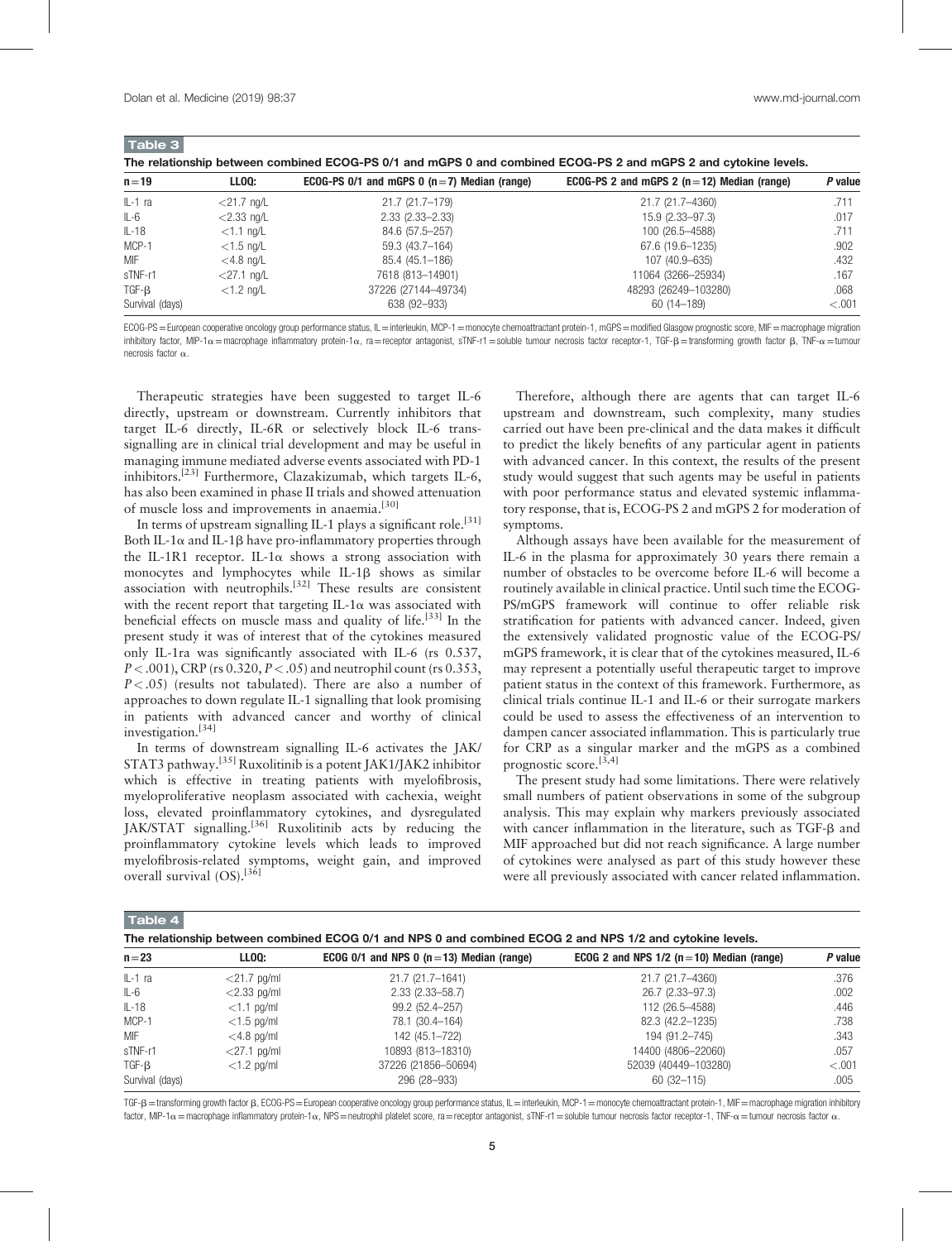<span id="page-5-0"></span>Given the exploratory nature of this study and the small number of patients, no correction for multiple testing was performed. Also, the present results are a retrospective analysis of trial data obtained from a study examining the relationship between cytokine concentrations and symptoms in patients with advanced cancer.[11] As a result, prospective confirmation of the results obtained and measurement of key cytokines would be important in future studies.

In summary, the present work provides supporting evidence that agents targetting IL-6 are worthy of further exploration. However, it will be important to include some stratification for the systemic inflammatory response, for example, the ECOG-PS/ mGPS framework, into trial designs, to enable the effect of these agents to be optimally assessed. Such an approach has been advocated recently<sup>[\[37\]](#page-6-0)</sup> and demonstrated as being efficacious in similar settings.<sup>[\[36\]](#page-6-0)</sup>

#### Author contributions

- Conceptualization: Ross D. Dolan, Barry J.A. Laird, Pål Klepstad, Ørnulf Paulsen, Donald C. McMillan.
- Data curation: Barry J.A. Laird, Pål Klepstad, Ørnulf Paulsen.
- Formal analysis: Ross D. Dolan, Barry J.A. Laird, Donald C.
	- McMillan.
- Funding acquisition: Ross D. Dolan.
- Methodology: Ross D. Dolan.

Project administration: Ross D. Dolan, Stein Kaasa.

- Resources: Ross D. Dolan.
- Supervision: Stein Kaasa, Paul G. Horgan.
- Writing original draft: Ross D. Dolan, Donald C. McMillan.
- Writing review & editing: Ross D. Dolan, Barry J.A. Laird, Pål Klepstad, Stein Kaasa, Paul G. Horgan, Ørnulf Paulsen, Donald C. McMillan.

Ross D. Dolan orcid: 0000-0002-5272-5906.

# **References**

- [1] WHO. World Health Organization Cancer Fact Sheet. WHO Media Centre Cancer Fact Sheet Web site. Available at: [http://www.who.int/](http://www.who.int/mediacentre/factsheets/fs297/en/) [mediacentre/factsheets/fs297/en/.](http://www.who.int/mediacentre/factsheets/fs297/en/) Published 2018. Updated 01/02/2018. Accessed March 20, 2018.
- [2] Laird BJ, Fallon M, Hjermstad MJ, et al. Quality of life in patients with advanced cancer: differential association with performance status and systemic inflammatory response. J Clin Oncol 2016;34:2769–75.
- [3] Dolan RD, Lim J, McSorley ST, et al. The role of the systemic inflammatory response in predicting outcomes in patients with operable cancer: systematic review and meta-analysis. Sci Rep 2017;7:16717.
- [4] Dolan RD, McSorley ST, Horgan PG, et al. The role of the systemic inflammatory response in predicting outcomes in patients with advanced inoperable cancer: systematic review and meta-analysis. Crit Rev Oncol Hematol 2017;116:134–46.
- [5] Dupre A, Malik HZ. Inflammation and cancer: what a surgical oncologist should know. Eur J Surg Oncol 2018;44:566–70.
- [6] Watt DG, Proctor MJ, Park JH, et al. The neutrophil-platelet score (NPS) predicts survival in primary operable colorectal cancer and a variety of common cancers. PloS One 2015;10:e0142159.
- [7] Laird BJ, Kaasa S, McMillan DC, et al. Prognostic factors in patients with advanced cancer: a comparison of clinicopathological factors and the development of an inflammation-based prognostic system. Clin Cancer Res 2013;19:5456–64.
- [8] Simmons C, McMillan DC, Tuck S, et al. How long have I got?"– A prospective cohort study comparing validated prognostic factors for use in patients with advanced cancer. The Oncol 2019.
- [9] McAllister SS, Weinberg RA. The tumour-induced systemic environment as a critical regulator of cancer progression and metastasis. Nat Cell Biol 2014;16:717–27.
- [10] Mantovani A, Romero P, Palucka AK, et al. Tumour immunity: effector response to tumour and role of the microenvironment. Lancet 2008;371:771–83.
- [11] Paulsen O, Laird B, Aass N, et al. The relationship between proinflammatory cytokines and pain, appetite and fatigue in patients with advanced cancer. PloS One 2017;12:e0177620.
- [12] Park JH, Watt DG, Roxburgh CS, et al. Colorectal cancer, systemic inflammation, and outcome: staging the tumor and staging the host. Ann Surg 2016;263:326–36.
- [13] Arends J, Bachmann P, Baracos V, et al. ESPEN guidelines on nutrition in cancer patients. Clin Nutr 2017;36:11–48.
- [14] Gabay C, Kushner I. Acute-phase proteins and other systemic responses to inflammation. N Engl J Med 1999;340:448–54.
- [15] Dolan RD, McSorley ST, Park JH, et al. The prognostic value of systemic inflammation in patients undergoing surgery for colon cancer: comparison of composite ratios and cumulative scores. Br J Cancer 2018;119:40–51.
- [16] Paulsen O, Klepstad P, Rosland JH, et al. Efficacy of methylprednisolone on pain, fatigue, and appetite loss in patients with advanced cancer using opioids: a randomized, placebo-controlled, double-blind trial, Journal of clinical oncology: official. J Am Soc Clin Oncol 2014;32:3221–8.
- [17] Makimura C, Arao T, Matsuoka H, et al. Prospective study evaluating the plasma concentrations of twenty-six cytokines and response to morphine treatment in cancer patients. Anticancer Res 2011;31:4561–8.
- [18] Seruga B, Zhang H, Bernstein LJ, et al. Cytokines and their relationship to the symptoms and outcome of cancer. Nat Rev Cancer 2008;8:887–99.
- [19] Wang XS, Shi Q, Williams LA, et al. Inflammatory cytokines are associated with the development of symptom burden in patients with NSCLC undergoing concurrent chemoradiation therapy. Brain Behav Immun 2010;24:968–74.
- [20] McMillan DC. The systemic inflammation-based Glasgow Prognostic Score: a decade of experience in patients with cancer. Cancer Treat Rev 2013;39:534–40.
- [21] Kleiner G, Marcuzzi A, Zanin V, et al. Cytokine levels in the serum of healthy subjects. Mediators Inflamm 2013;2013:434010.
- [22] Lippitz BE, Harris RA. Cytokine patterns in cancer patients: a review of the correlation between interleukin 6 and prognosis. Oncoimmunology 2016;5:e1093722.
- [23] Kantola T, Klintrup K, Vayrynen JP, et al. Stage-dependent alterations of the serum cytokine pattern in colorectal carcinoma. Br J Cancer 2012;107:1729–36.
- [24] Guthrie G, McMillan DC. Comment on 'stage-dependent alterations of the serum cytokine pattern in colorectal carcinoma'. Br J Cancer 2013;108:1915–6.
- [25] Saligan LN, Kim HS. A systematic review of the association between immunogenomic markers and cancer-related fatigue. Brain Behav Immun 2012;26:830–48.
- [26] Laird BJ, Scott AC, Colvin LA, et al. Cancer pain and its relationship to systemic inflammation: an exploratory study. Pain 2011;152:460–3.
- [27] Scott HR, McMillan DC, Crilly A, et al. The relationship between weight loss and interleukin 6 in non-small-cell lung cancer. Br J Cancer 1996;73:1560–2.
- [28] Fearon KC, McMillan DC, Preston T, et al. Elevated circulating interleukin-6 is associated with an acute-phase response but reduced fixed hepatic protein synthesis in patients with cancer. Ann Surg 1991;213:26–31.
- [29] Guthrie GJ, Roxburgh CS, Horgan PG, et al. Does interleukin-6 link explain the link between tumour necrosis, local and systemic inflammatory responses and outcome in patients with colorectal cancer? Cancer Treat Rev 2013;39:89–96.
- [30] Bayliss TJ, Smith JT, Schuster M, et al. A humanized anti-IL-6 antibody (ALD518) in non-small cell lung cancer. Expert Opin Biol Ther 2011;11:1663–8.
- [31] Dinarello CA. Overview of the IL-1 family in innate inflammation and acquired immunity. Immunol Rev 2018;281:8–27.
- [32] McDonald JJ, McMillan DC, Laird BJA. Targeting IL-1alpha in cancer cachexia: a narrative review. Curr Opin Support Palliat Care 2018; 12:453–9.
- [33] Hickish T, Andre T, Wyrwicz L, et al. MABp1 as a novel antibody treatment for advanced colorectal cancer: a randomised, double-blind, placebo-controlled, phase 3 study. Lancet Oncol 2017;18:192–201.
- [34] Mantovani A, Barajon I, Garlanda C. IL-1 and IL-1 regulatory pathways in cancer progression and therapy. Immunol Rev 2018;281:57–61.